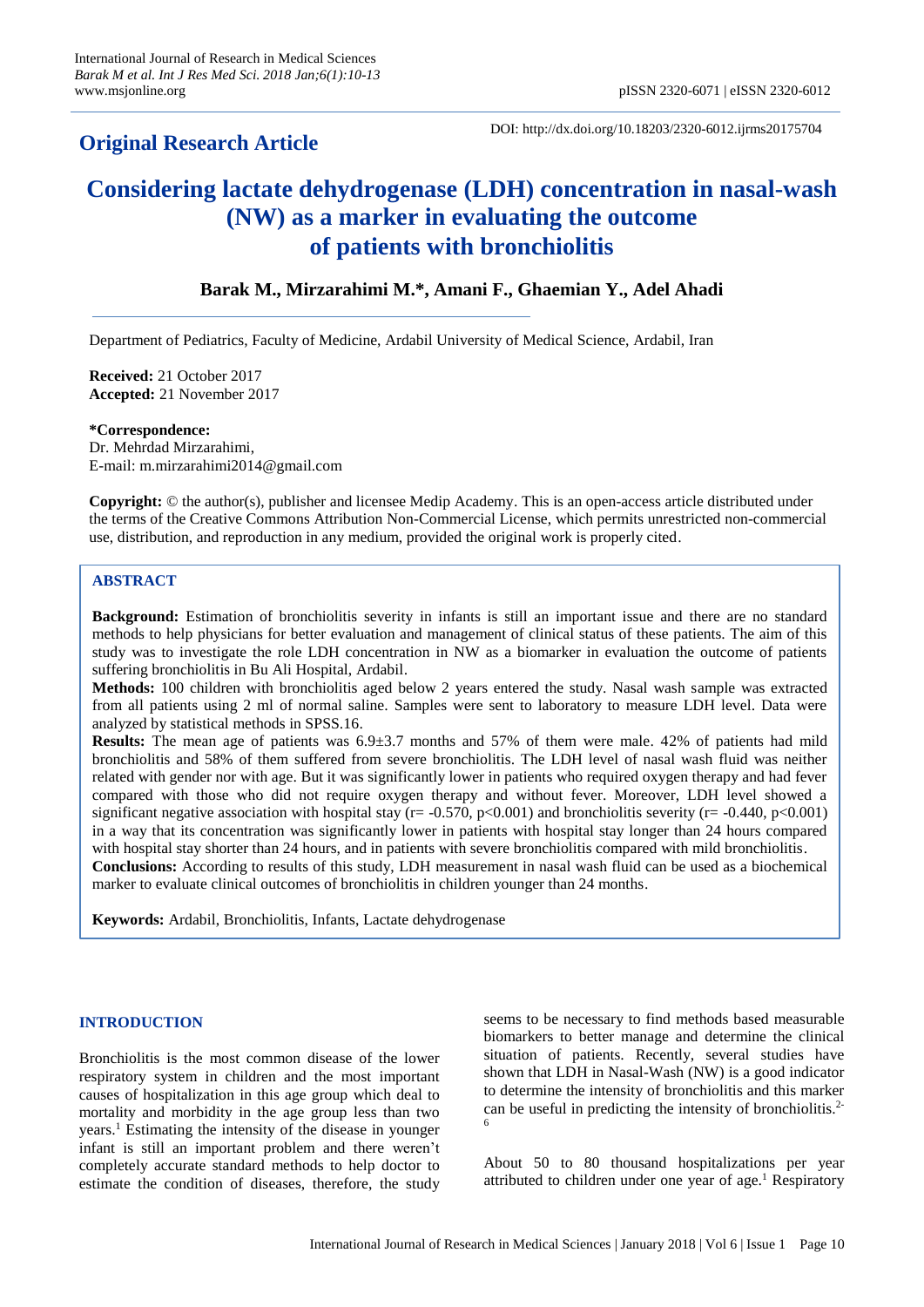syncytial virus (RSV) and Rhinovirus were the most common cause of bronchiolitis. The diagnosis of bronchiolitis is a clinical diagnosis and has been done based on patient history and physical examination. Symptoms included fever, cough, wiz, asthma between ribs retraction, runny nose, crackle, increased pulse and heart rate, decreased oxygen saturation and pulling nose blades with the use of hypodermic muscles. $7-$ 

LDH is an enzyme generally used in routine clinical examination as a marker for cellular damage and inflammation from serum samples. It is expected that in severe illnesses, we will have higher levels of LDH in the nose and rinse as the result of tissue damage the enzyme is released into the extracellular space. However according to recent findings on bronchiolitis which showed that higher levels of LDH in nasal rinse were associated with a lower risk of hospitalization.<sup>2,3,5</sup>

At present the number of studies conducted in this area is limited in the world and the results of their findings in some countries have been partly contradictory and some studies have shown that there is a reverse and direct relationship between LDH concentration and severity of bronchiolitis. Considering the need for a marker to determine the outcomes of children with bronchiolitis and the limited studies conducted in the world and the lack of a study in Iran, the aim of this study was to investigate LDH in NW as a marker in evaluating the outcome of patients with bronchiolitis in Bu-Ali hospital in Ardabil city, Iran.

#### **METHODS**

This cross-sectional study was performed on 100 children under the age of 2years with a diagnosis of bronchiolitis which hospitalized in Ardabil city Bu-Ali hospital. After receiving written satisfaction, the children were enrolled to the study and in the baseline of all children a sample of NW was prepared by washing with 2cc of normal saline in the nose. After washing the sample was sent to the lab for measuring LDH. Also, the intensity of bronchiolitis determined based on the RDAI score and divided to mild and intense groups.

The scale had 0 to 17 score with score 5 and less considered as the mild bronchiolitis and score 6 and more was considered as the intense bronchiolitis. The method for scoring bronchiolitis based on this scale in Table 1.<sup>10</sup> The LDH concentration and intensity of bronchiolitis in patients with other information including gender, age, fever, need for oxygen therapy, need for intravenous liquid therapy and duration of hospitalization were recorded in a checklist. The inclusion criteria were age less than 2years, diagnosis of bronchiolitis by pediatrician based on a clinical examination and CXR. Exclusion<br>criteria included cardio pulmonary disease, criteria included cardio pulmonary disease, immunodeficiency, down syndrome, metabolic disease, childhood ventilator, positive family history of asthma and finally childhood illness. For data analysis we used descriptive and analytical methods in SPSS.16.

| Table 1: Assessment of bronchiolitis severity in infants based on RDAI scale. <sup>10</sup> |  |
|---------------------------------------------------------------------------------------------|--|
|---------------------------------------------------------------------------------------------|--|

| <b>Score Symptoms</b> |                                  |          |            |                |                      |
|-----------------------|----------------------------------|----------|------------|----------------|----------------------|
| Wheezing              | While exhaling                   | None     | Exhale end | Half an exhale | 3 quarters of exhale |
|                       | While respire                    | None     | Incomplete | Complete       |                      |
|                       | Number of lobes involved in lung | $\Omega$ | 1 or 2     | 3 or 4         | -                    |
| Retraction            | Supraclavicular                  | None     | Mild       | Moderate       | Severe               |
|                       | Between the ribs                 | None     | Mild       | Moderate       | Severe               |
|                       | Below the rib cage               | None     | Mild       | Moderate       | Severe               |

#### **RESULTS**

Of all infants, 57% were male and rest of them were female. The mean age of children was 6.9months with a standard deviation of 3.7month. Most of children was in the age group of 2 to 6months (48%). 45% of children had fever and 34% need for oxygen therapy. The mean of hospital stay was 3.12days with a standard deviation of 1.39days. The mean concentration of LDH in the NW was 336.7+-205.34IU/L it ranged from 111 to 809IU/L and its median was 291IU/L. According to RDAI 42% had mild bronchiolitis and 58% had severe bronchiolitis. The mean score of bronchitis severity among children was  $6.9 \pm 3.8$  and there was no significant difference between the two groups of boys and girls in term of LDH concentration in NW. The concentration of LDH in the NW was correlated with the age of the patients but was not significant. There was no difference between the three age groups of 2 to 6, 6 to 12, and 12 to 24months in term of concentration of LDH in the NW. The average LDH concentration of NW in the group of patients with fever was significantly lower than patients without fever. The mean concentration of LDH in nasal liquid in patients requiring oxygen therapy was significantly lower than other patients. The concentration of LDH in the NW was significantly inverse correlated with the duration of hospitalization ( $r = -0.57$ ,  $P = 0.001$ ). The concentration of LDH in the NW had significantly negative correlate with their bronchiolitis severity score ( $r = -0.44$ ,  $P = 0.001$ ). The LDH concentration of NW in patients with intense bronchiolitis was significantly less than patients with mild bronchiolitis (Table 2).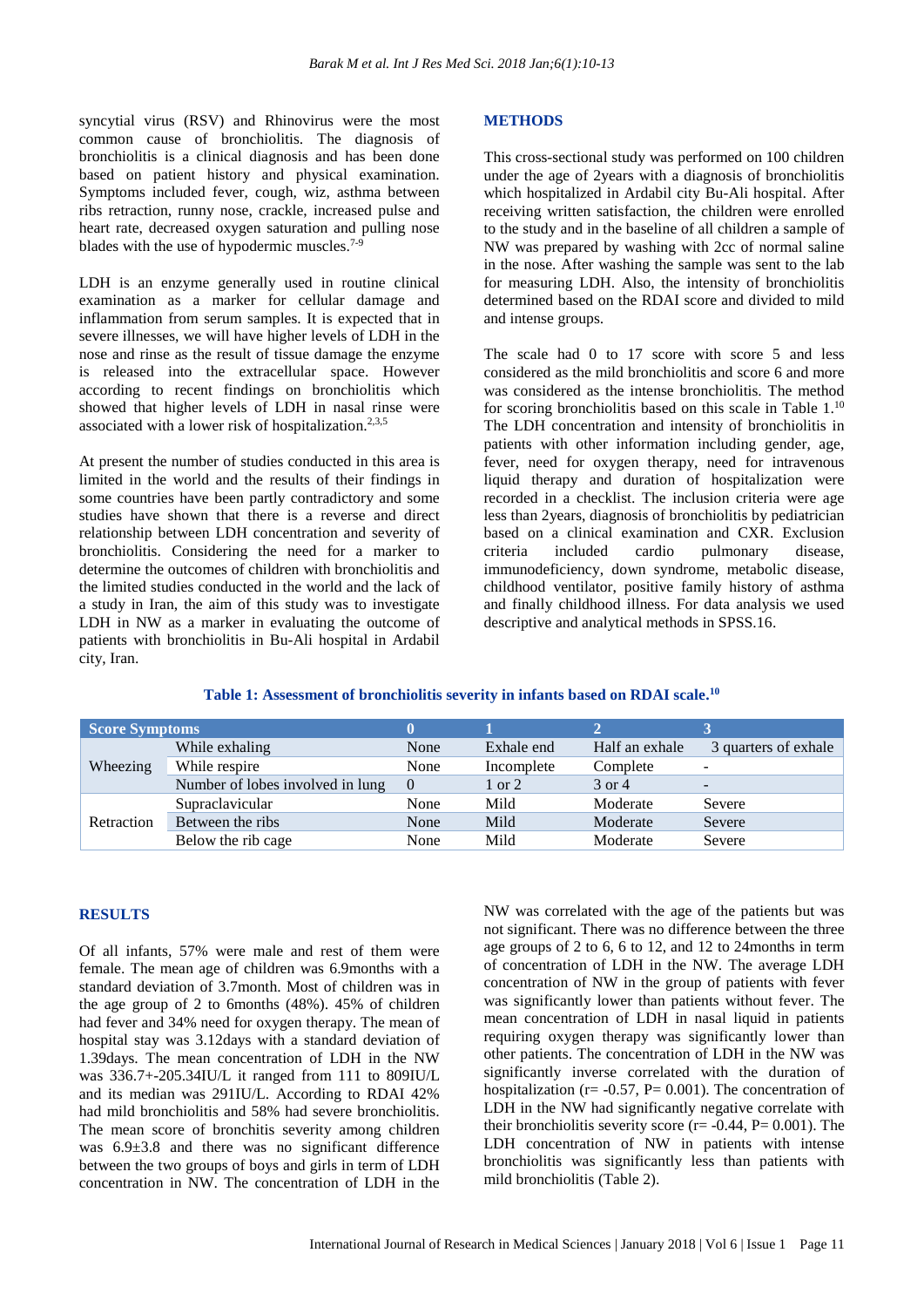| Variables     |           | Mean  | <b>SD</b> | P-value |  |
|---------------|-----------|-------|-----------|---------|--|
| <b>Sex</b>    | boy       | 309.8 | 194.4     | 0.13    |  |
|               | girl      | 379.5 | 215.2     |         |  |
|               | $2 - 6$   | 365.4 | 224.6     |         |  |
| Age groups    | $6-12$    | 299.6 | 185.9     | 0.34    |  |
| (month)       | $12 - 24$ | 336.8 | 183.1     |         |  |
| Fever         | $^{+}$    | 287.8 | 174.5     | 0.03    |  |
|               |           | 376.8 | 221.1     |         |  |
| Oxygen        | $+$       | 209.6 | 125.5     | 0.001   |  |
| therapy       | -         | 402.2 | 208.4     |         |  |
| Severity of   | mild      | 434.7 | 214.8     |         |  |
| bronchiolitis | severe    | 265.8 | 166.9     | 0.001   |  |

#### **Table 2: Relation between LDH concentration and effective variables.**

#### **DISCUSSION**

The findings of this study showed that the LDH concentration of NW in children low than 24months age had significant relation with severity of bronchiolitis, duration of hospitalization, need for oxygen therapy and the presence of fever in these patients.

Thus, LDH concentration of NW in patients with fever was significantly lower than those without fever  $(P=$ 0.30) and in patients need for oxygen therapy was significantly lower than those who did not need oxygen therapy  $(P=0.001)$ . Also, its concentration had negative correlate with duration of hospitalization ( $P= 0.001$ ,  $r = -$ 0.570) and severity of bronchiolitis ( $P=0.001$ ,  $r= 0.440$ ). Also, LDH concentration in patients with intense bronchiolitis was significantly lower than patients with mild bronchiolitis (P=0.001).

The findings of this study were in line with the findings of Lahman et al on 101 childern aged less than 24months with bronchiolitis which showed that LDH concentration in the NW was significantly reduced the risk of hospitalization.<sup>2</sup> Also, in line with the findings of this study was the study of Mansbakh and et al on 258 children under the age of 24months with bronchiolitis which showed that higher levels of nasopharyngeal LDH in children with bronchiolitis have a significant relationship with their risk of hospitalization.<sup>3</sup>

The study of Kanjiano et al on 126 preschool children with bronchiolitis showed that the LDH concentration of NW had inverse relationship with the need for oxygen therapy.<sup>4</sup> Finding of the study by Mehta et al on children less than 24months old with bronchiolitis in line with our study was found that children with intense bronchiolitis had higher LDH concentration so that children with more intense bronchiolitis who needed to be acceptable to the intensive care unit had significantly higher LDH in the NW than other children.5 However the age classification of children in their study showed that LDH concentration of NW had inverse relationship in children between 4 and 12months and had a straight relationship with hospitalization in children between 12 and 24months which in the present study there wasn't relation between age and LDH concentration. Also, apposite to the findings of this study, the study of Rahman et al in 55 children over 6months of age with bronchiolitis found a straight relationship between the concentration of LDH of NW and the outcomes of bronchiolitis in children.<sup>5</sup> In their study LDH concentration of NW had a significant positive correlation with the severity of the disease, duration of hospitalization and the duration of oxygen therapy which can be due to fewer newborns and limitation in age up 6months.

The findings of this study also showed that high levels of LDH are associated with bether clinical outcomes so that in the present study the occurrence of bronchiolitis had inverse relationship with severity of bronchiolitis, the duration of hospitalization, the need for oxygen therapy and the fever. Studies by Laham et al and Mansbakh et al in the United States showed that LDH concentration in the nasal liquid has a significant inverse relationship with the risk of hospitalization for children under the age of 24month with bronchiolitis.2,3 Study by Kanjiano et al in Switzerland showed that LDH concentration in the NW had a reverse relationship with patients need for oxygen therapy.<sup>4</sup>

The study by Mehta et al in the United States showed that LDH concentration in the NW in children aged 4 to 12months has an inverse relationship with the risk of admission but in the 12-24month children with a straight relationship was at risk of being hospitalized.<sup>5</sup> The study of Rahman et al in Egypt also showed that there was a significant straight relationship between the LDH concentration in NW in children older than 6months with severity of bronchiolitis, duration of hospitalization and oxygen therapy.<sup>6</sup>

#### **CONCLUSION**

The findings of this study showed that LDH levels in the NW of children under the age of 24months with bronchiolitis are associated with the outcomes of the disease including the intensity of the disease, the need for oxygen therapy and the presence of fever. The measurement of LDH in NW can be used as a biochemical marker and a fast and cheap test to estimate and evaluate the outcomes of bronchiolitis in these patients. Of course, given that the used of LDH in NW as a marker to specify the outcomes of bronchiolitis is a new issue and studies on this issue currently are few and because of different findings in some studies, further studies are needed to allow LDH to be used for daily use in clinical decision making.

In this study a single sample of nose bleed was taken from each patient at the hospital and preparation of several samples during the hospitalization of patients by changing the course of their disease may be helpful in interpreting the findings.